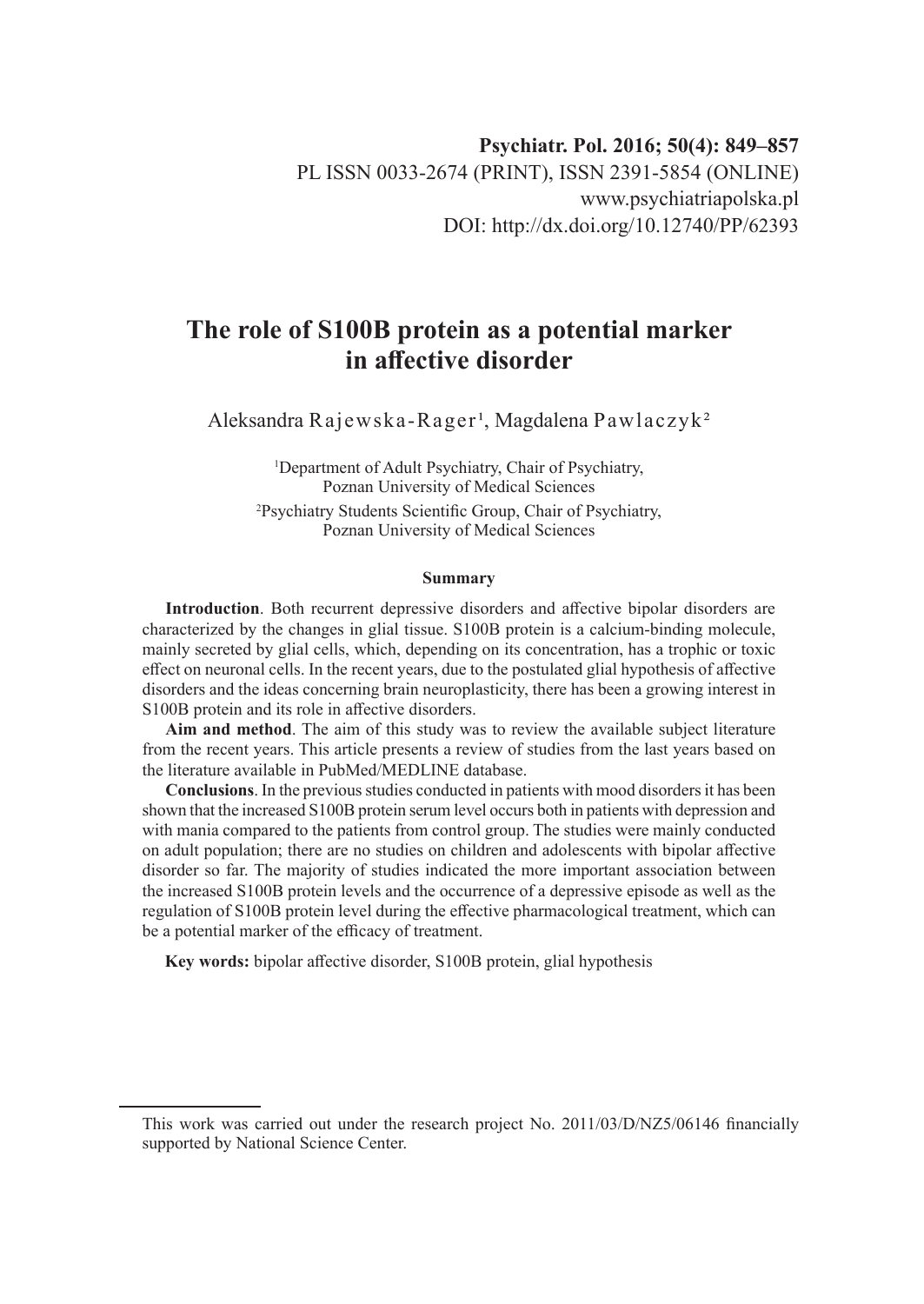## **Introduction**

S100B protein of molecular weight 10 kDa is a calcium-binding molecule of acidic S100 protein family. S100B protein is localized in cytoplasm of ependymal cells of the choroid plexus – astro – and oligodendrocytes which actively secrete it [1]. This protein takes part in the regulation of metabolism of central nervous system cells, their proliferation and intracellular signal transmission [2]. S100B protein level in serum and cerebrospinal fluid is considered as an indicator of glial cells activation [3], so the determination of S100B blood serum concentration in neurology serves as one of the biochemical markers used in the assessment of the extent and course of ischemic stroke [4]. During recent years, a growing interest in this protein with regard to mental illnesses is associated with its properties in the central nervous system (CNS). In humans the gene encoding S100B protein is located on 21q22.3 chromosome [5]. This region is also considered to play an important role in bipolar affective disorder [6, 7]. What is interesting, the influence of S100B protein on brain tissue differs depending on its concentration in the CNS. In nanomolar concentrations it stimulates the growth and differentiation of neurons and astrocytes, reducing the stress-induced damages, whereas in micromolar concentrations it has a negative effect, stimulating neuronal apoptosis, production of proinflammatory factors and release of TNF-alpha (tumor necrosis factor alpha) by microglial cells [8, 9]. In the in vivo studies Schroeter et al. confirmed the hypothesis assuming the participation of pathological processes occurring in glial cells in the affective disorders [10]. In this study researchers assessed the concentration of the neuron specific enolase (NSE) and serum S100B protein levels in 10 patients with depression and 10 control subjects. They demonstrated statistically significantly higher concentrations of S100B serum level compared with control group, while the levels of NSE does not differ significantly between groups. The authors also conducted a quantitative meta-analysis of all published studies on S100B involving patients with mood disorders  $(n = 193)$ . Among the group, 86 patients had a diagnosis of depressive episode, 63 persons manic episode, and 44 persons at the time of the survey were in euthymic mood. The meta-analysis also included 132 healthy controls. The results showed elevated levels of serum S100B in patients with affective disorder (either depression or mania), compared to the control group. They also observed that S100B serum concentration decreases during antidepressive treatment.

## **Glial disorders in bipolar affective disorder**

According to the reports from recent years, affective disorders, including recurrent depressive disorders and bipolar affective disorders, are characterized by pathological changes in glial tissue [11]. Glial cells are necessary for the proper functioning of synapses. They also support the work of the neurons. They are divided into two classes: macroglia and microglia. Macroglia include astrocytes, oligodendrocytes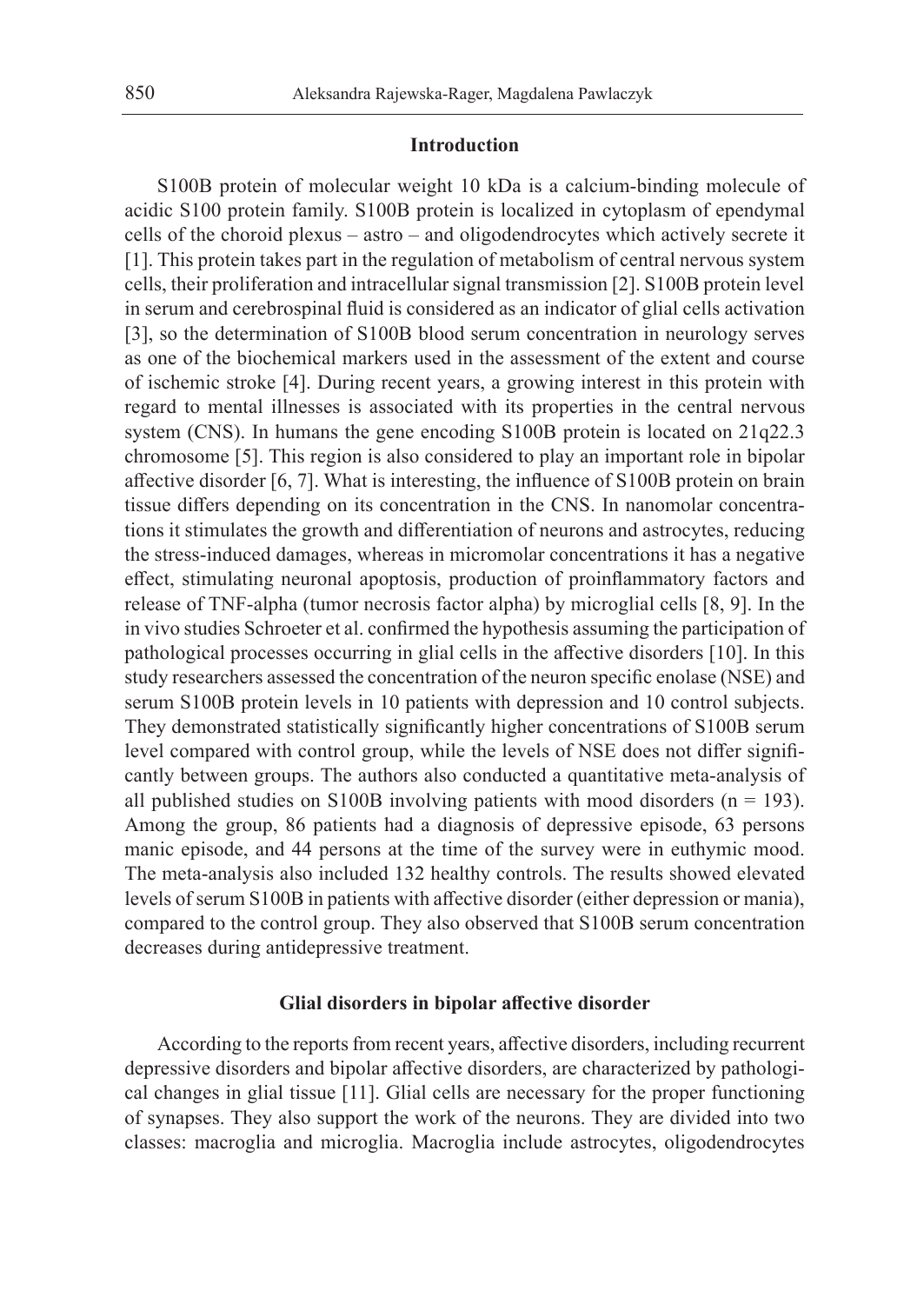and Schwann cells. Microglia is a component of the immune system and plays a key role in the neuroinfections, its function is, inter alia, the removal of tissue breakdown products, necrotic foci. Numerous studies have shown that in the frontal cortex area in patients with depression or bipolar disorder the number of glial cells is reduced compared to persons without mood disorders [12–14]. These deficits in glial cells may be the result of altered gliogenesis related to the factors that weaken the proliferation of glial cells. Among the factors which may affect glial proliferation are e.g., stress-related hormones, neurotransmitters such as glutamate. Glial cells through the role they play in the metabolism of neurons and control of neurotransmitters release, in the situation of substantial disruption of their functions (e.g., reduction of their number, or changes in morphology), may become a factor which induces symptoms of depression. The presence of a genetic predisposition and presence of specific environmental factors (e.g., stress) can lead to pathology of the glial cells, and consequently to disturbances in the functioning of neurons as the disease progresses [15]. The glial hypothesis was confirmed in post mortem histopathological examinations, which showed a decreased density of glial cells in prefrontal brain regions of patients with mood disorders [16, 17]. These changes mainly involved astrocytes and oligodendrocytes. The studies on animal models revealed the primary character of the changes in glial tissue [18]. What is more, it was demonstrated that antidepressant drugs prevent a reduction of astroglial cells and the further studies have shown that the changes occurring in brain cells during affective disorders are dynamic [19]. In a study of Polyakova et al. researchers estimated potential brain plasticity factors, neuroglia and neurons functioning, by assessing the levels of: brain-derived neurotrophic factor (BDNF), S100B and neuron specific enolase (NSE). The study involved 27 people diagnosed with a minor depression and 82 people from the control group. S100B protein serum levels were statistically significantly increased in a male group with depressive symptoms compared to men from control group. There were no significant differences between the groups in BDNF and NSE serum levels. Researches did not find a correlation between serum S100B levels and age in patients with depression. Instead, S100B correlated positively with age in healthy controls [20]. The reduction of density and number of glial cells takes place in the early period of depressive disorders, while the changes in neurons appear along with the progress of the illness. Significant differences in the course of changes in brain cells were shown depending on the age of patients with depressive disorders [21]. The reduction of glial cells is mainly observed in the younger groups of patients, whereas neural changes are found in the older patients, with average age over 60 years, what can indicate the age-dependent differences in the pathogenesis of depressive disorders. An in vivo studies meta-analysis of S100B protein blood serum level in 174 patients with affective disorders and 102 people from control group revealed the important differences between the younger and older groups of patients suffering from affective disorders [22]. In the older patients S100B protein level was significantly higher compared to the group of younger patients and it was demonstrated that in both groups its levels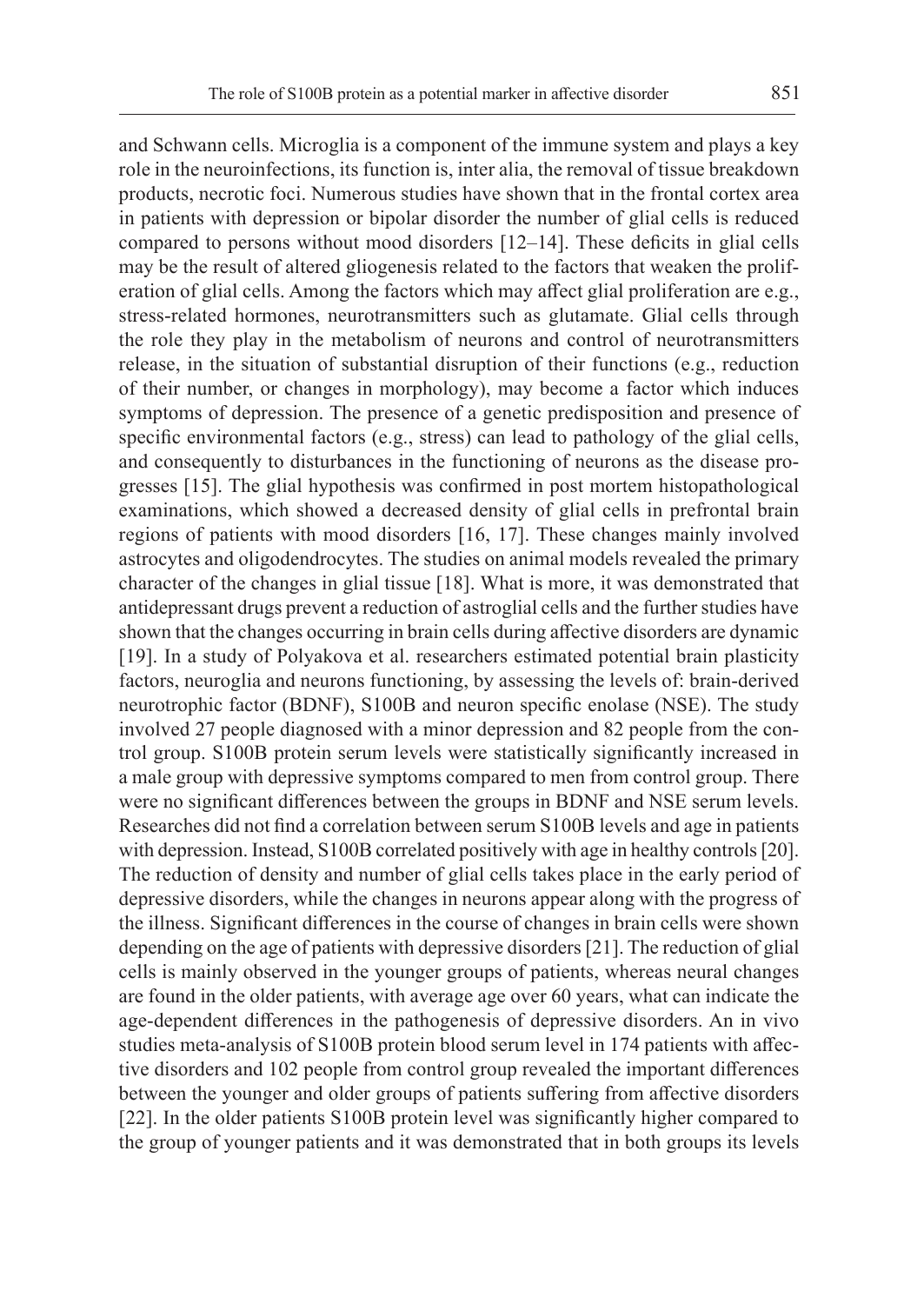were significantly higher in comparison with control group. No effect of the disease duration or the age of the illness onset on S100B protein serum levels was found. It is worth noting that changes in S100B level associated with physiological ageing processes were taken into account when comparing the study group with the control group. In the discussion the authors of the study emphasized the need for conducting further research on S100B serum level in patients of all ages in order to determine the cause of the differences described above.

### **S100B as a marker of affective disorders**

S100B protein, as a molecule actively secreted by oligodendrocytes and astrocytes, was considered as a useful biomarker of the changes in glial tissue, easy to assess in human blood serum. A meta-analysis by Schroeter et al. from 2013 showed increased level of S100B protein in blood serum and cerebrospinal fluid of both patients with depressive disorders and of patients with bipolar affective disorder, as compared to control groups. The differences were particularly pronounced in case of acute depressive and manic episodes [2]. A further evidence of the participation of S100B protein in the pathogenesis of affective disorders was provided by the metaanalysis by Schroeter et al. (2014) on *S100B* gene expression, which confirmed an increased expression of this gene in the hippocampi of patients with bipolar affective disorders [23]. In the study by Roche et al. it was postulated that some gene variants of S100B protein can predispose to the occurrence of a subtype of bipolar affective disorder with psychotic symptoms [24]. In another study, Yang et al. examined *S100B* gene polymorphism in patients suffering from MDD (n = 150) compared to the control group ( $n = 150$ ) in the Chinese population. The results did not show association between *S100B* gene polymorphism and depression. However, the authors observed differences in S100B genotypes between the first and subsequent episodes of depression [25].

Of course, it should be stressed that the increased level of S100B protein is specific not only for affective disorders. In the meta-analysis of 19 studies, taking into account 420 patients with schizophrenia, 173 patients with affective disorders and 577 people from control group, it was demonstrated that S100B level is significantly elevated both in patients with schizophrenia and affective disorders [26]. However, S100B serum level did not allow for the recognition of this protein as a marker to differentiate between schizophrenia and affective disorders. On the other hand, it enabled the differentiation between depressive and bipolar affective disorders, because S100B level in people with depressive episodes was significantly higher compared to people with manic episode. The results of studies by Schroeter et al. confirmed the hypothesis of glial tissue pathology in depressive disorders, because in serum of patients the increased level of S100B protein was demonstrated concurrent with normal level of neuron specific enolase (NSE) [2, 10]. It seems that in case of depressive disorders an increase in S100B level is a result of secretion of this protein by glial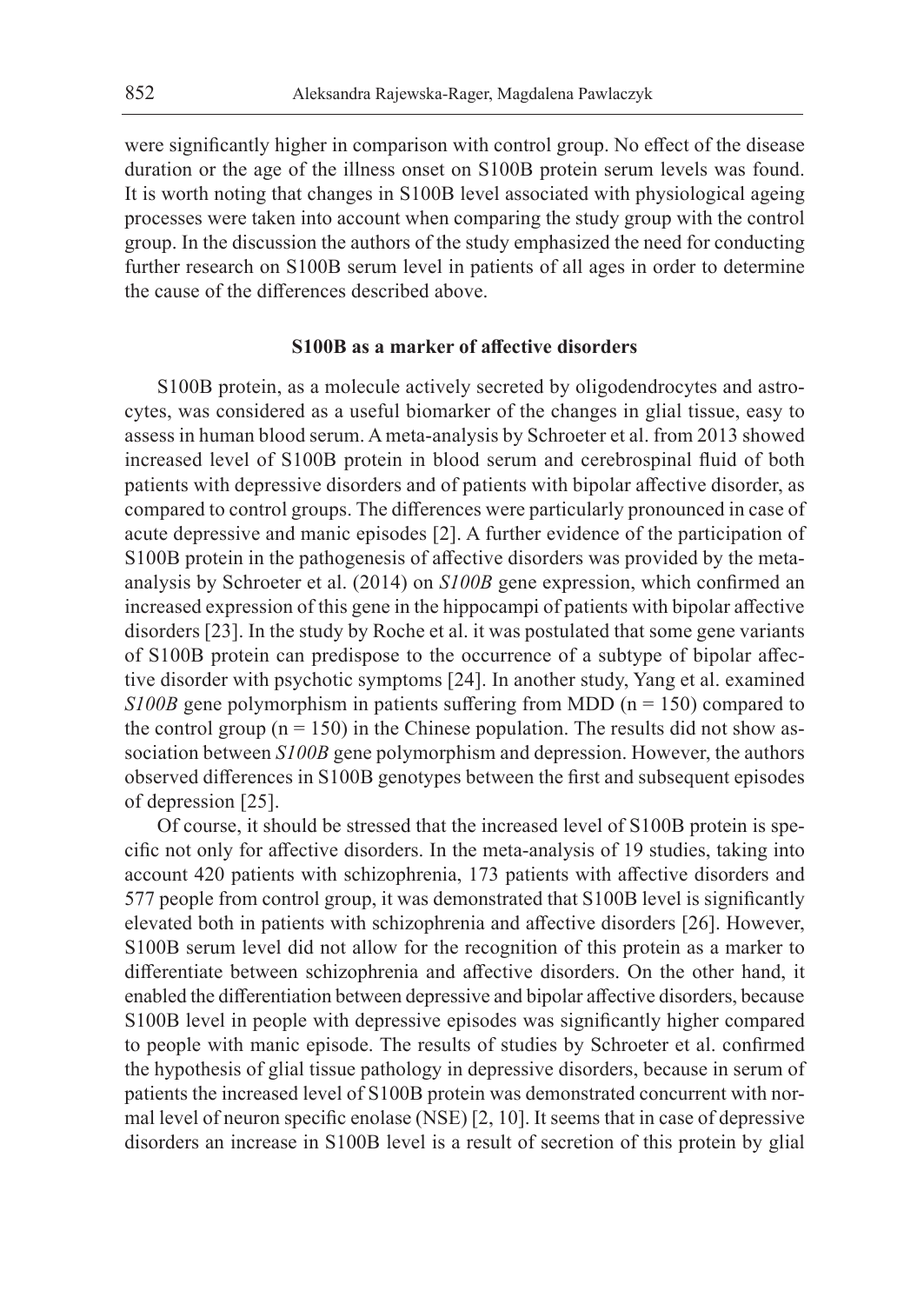cells, not the effect of structural lesion of brain tissue. However, there is still an open question whether the increase in S100B serum level is also a result of the damage of blood-brain barrier, which is mainly composed of astrocytes [27, 28]. In a recent study, Schmidt et al. evaluated the serum levels of NSE and S100B in cerebrospinal fluid in patients with depression ( $n = 31$ ) compared to the control group ( $n = 32$ ) using electrochemiluminescence immunoassays method (ECLIA). The results showed differences between the groups in terms of increased NSE serum levels in patients with depression compared to the control group, while there were no such differences in the S100B serum levels [29].

Other factors, such as sex and the number of previous depressive episodes, also can influence the level of S100B protein in serum of patients with depressive disorders. In a study of Yang et al. patients with depression  $(n = 54)$  showed higher serum S100B levels than control group ( $n = 35$ ); higher values were observed in women compared to men. A positive relationship between higher concentrations of S100B in the blood and the completed episodes of depression and family burden was also observed. The authors stressed, however, that in the absence of more research on the subject the relationship between higher levels of S100B and recurrent episodes of depression cannot be definitely confirmed [30]. In the study by Dietrich et al., S100B protein serum level in patients with depressive disorders in remission was assessed and the amplitudes of N2 and P3 components of Event-Related Potentials were analyzed [31]. A group of patients with elevated S100B serum level presented normal amplitude of event-related potentials, whereas a group with normal S100B level showed decreased amplitude of N2 and P3 potentials. That situation might indicate the impairment of the processes connected with focusing attention in the group of patients with normal level of S100B protein. The authors of the study pointed out the need to continue the research in order to determine the influence of increased S100B level on restoring normal cognitive processes in patients with depressive disorders. The studies by Zhang et al., carried out in patients with recurrent depression, revealed the relation between S100B blood level and memory processes. The authors postulated a neuroprotective effect of moderately elevated S100B serum level in affective disorders [32]. However, a major limitation of the above-mentioned study was a small number of patients. An analysis of the interaction between the overexpression of S100B protein and chronic psychosocial stress occurring during adolescence and its further influence on emotions, behavior and neurogenesis in adults also seem to be interesting. In the work by Buschert et al., from 2013, it is suggested that the elevated level of S100B protein can increase the susceptibility to environmental stimuli in young people during adolescence, what can be further associated with the occurrence of specific behavioral phenotypes and neuronal changes in adulthood. These can lead to a greater risk of the occurrence of mental disorders in the presence of negative environmental stimuli and also affect the positive outcome of treatment in favorable environment [33].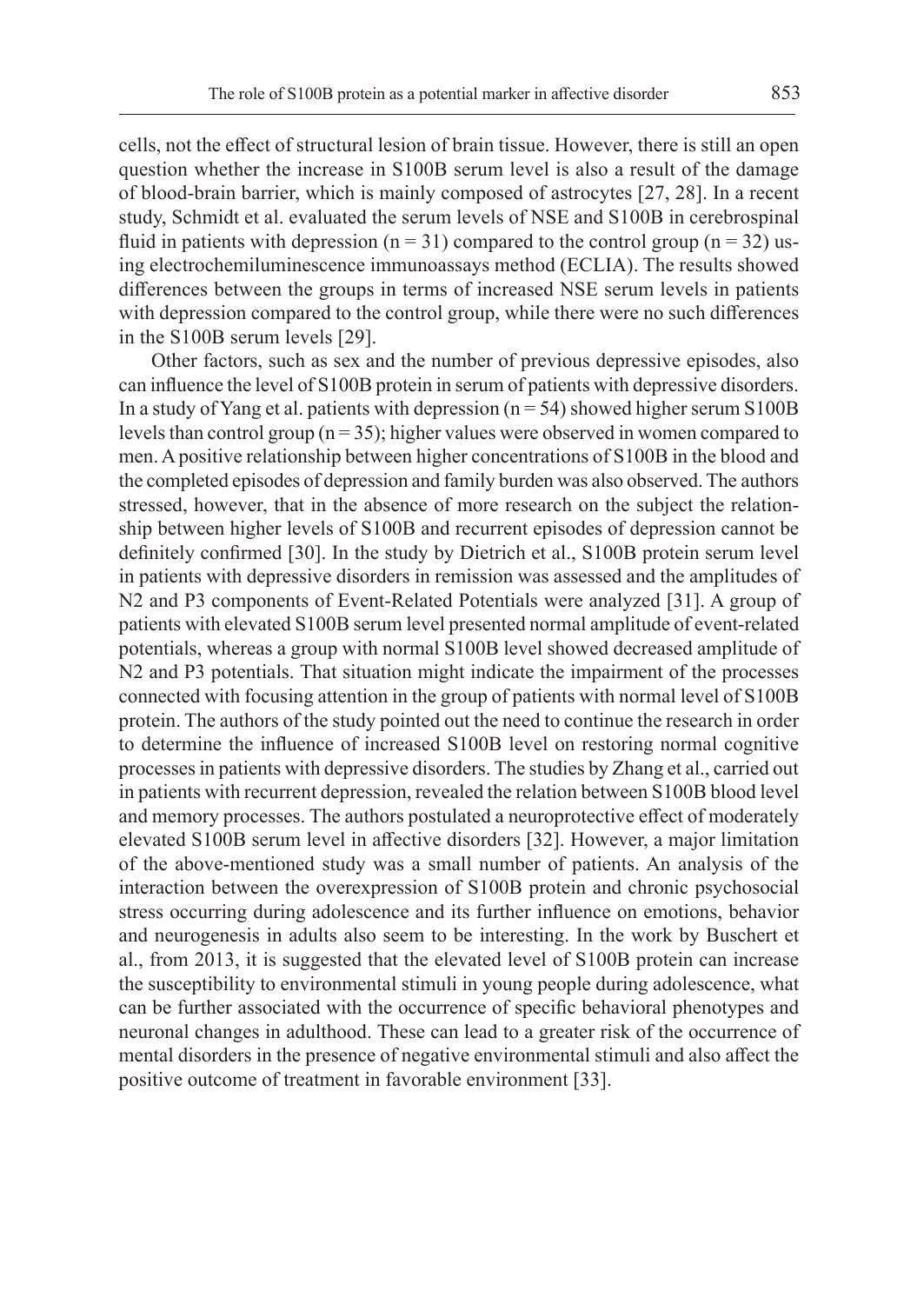## **Pharmacotherapy and S100B serum level**

The S100B protein is indicated as a potential predictor of antidepressant treatment response in patients with depression. Ambree et al. conducted a study to assess the relationship between the serum S100B levels and antidepressant response in patients with melancholic type of depression  $(n = 40)$ . Patients were treated with venlafaxine or imipramine, control visits were carried out in baseline and after 7 weeks and 6 months of treatment. Patients who have been found to have higher serum S100B levels showed significantly better antidepressant response both in 7 weeks and 6 month of treatment. Low concentrations of S100B were associated with lack of response to treatment with venlafaxine and imipramine [34]. Such correlation may indicate the usefulness of the assessment of S100B protein level as a potential marker of the efficacy of treatment. However, the authors drew attention to the limitations of the study associated with the lack of identical protocols concerning antidepressant treatment and the possible influence of rescue medications. In the other study, the authors compared S100B protein level in 59 patients with depressive disorders before and after the implementation of 6-week pharmacotherapy with antidepressant drugs and demonstrated that the baseline S100B serum level has the influence on the effects of treatment [35]. Patients who better responded to treatment had initially higher S100B serum level than patients who were less responsive to the medications. This may suggest a positive impact of the elevated serum level of S100B protein on the plasticity processes in the CNS, what may result in more effective pharmacotherapy. The authors of the cited studies emphasized the need for conducting further research on larger groups of patients, with simultaneous standardization of pharmacotherapy protocol, which would allow the assessment of the influence of specific drugs on S100B protein serum level and allow determining its participation in depressive disorders at the molecular level [35, 36].

## **Recapitulation**

The previous studies have shown the presence of elevated S100B protein serum level in patients with mood disorders (both depression and mania), as compared to control group. The works that have been carried out so far emphasized a stronger relationship between the occurrence of episodes of depression than mania and antidepressant treatment appears to have a regulatory effect on the level of S100B protein. There is no evidence that such a relationship exists in case of treatment of manic episodes. Depending on the concentration, S100B protein can stimulate the growth and differentiation of neurons and astrocytes reducing the stress-induced damages or, on the contrary, can stimulate neuronal apoptosis. Due to the fact that mood disorders are associated with glial pathology, conducting the research taking into account the role of S100B protein as a potential marker of mood disorders appears to be justified. In the future works it should be determined whether it reflects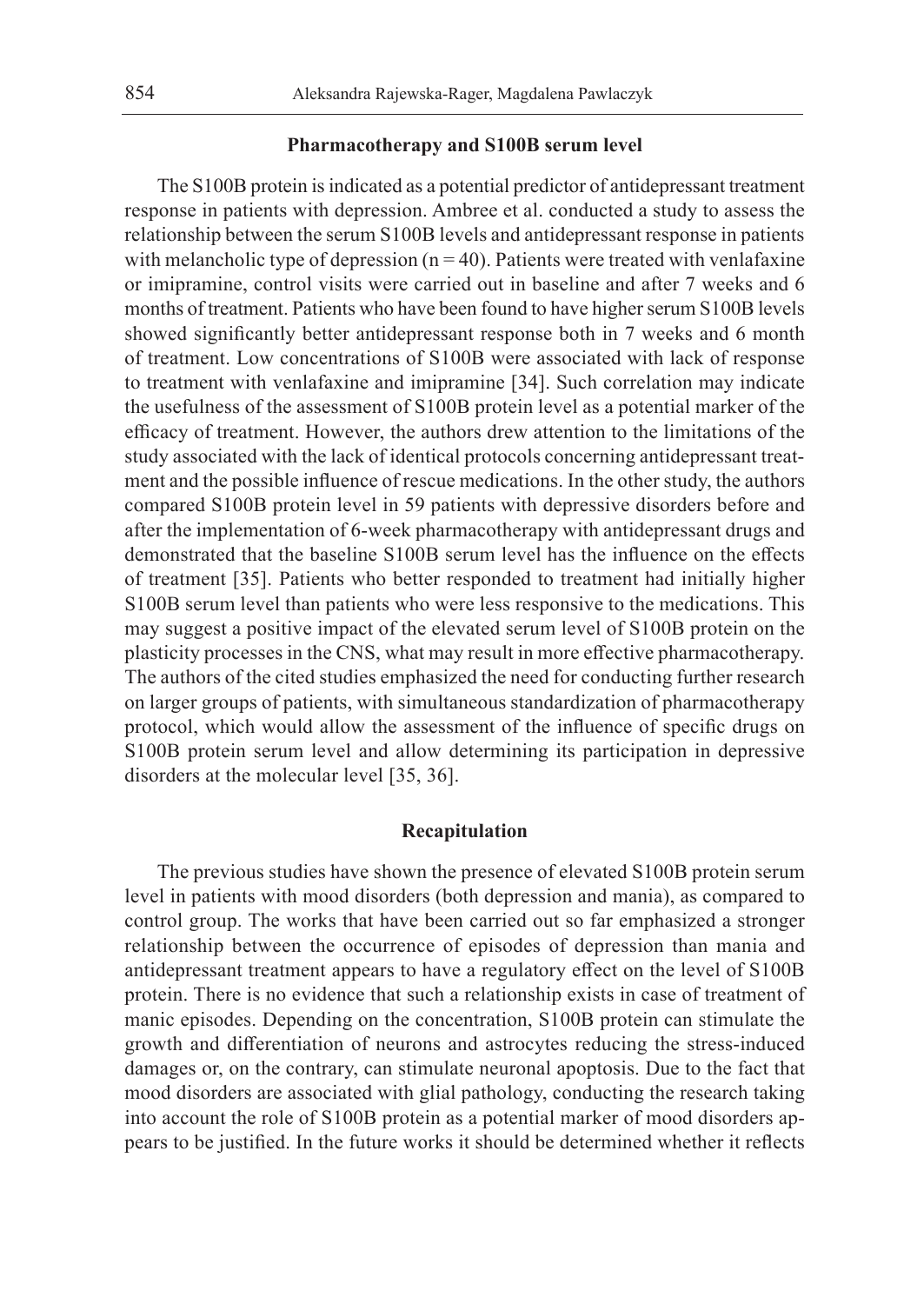compensatory mechanisms, or rather expresses a different degree of influence of glial pathology on the formation of affective disorders among the group of younger and older patients.

## **References**

- 1. Najjar S, Pearlman D, Alper K, Najjar A, Devinsky O. *Neuroinflammation and psychiatric illness*. J. Neuroinflammation 2013; 10: 43.
- 2. Schroeter M, Sacher J, Steiner J, Scheonknecht P, Mueller K. *Serum S100B represents a new biomarker for mood disorders*. Curr. Drug Targets 2013; 14: 1237–1248.
- 3. Rothermundt M, Ohrmann P, Abel S, Siegmund A, Pedersen A, Ponath G. et al. *Glial cell activation in a subgroup of patients with schizophrenia indicated by increased S100B serum concentrations and elevated myo-inositol*. Prog. Neuropsychopharmacol. Biol. Psychiatry 2007; 31: 361–364.
- 4. Bielewicz J, Kurzepa J, Stelmasiak Z, Bartosik-Psujek H. *Biochemical markers of ischemic stroke*. Curr. Probl. Psychiatry 2011; 12(4): 488–494.
- 5. Allore R, O'Hanlon D, Price R, Neilson K, Willard HF, Cox DR. et al. *Gene encoding the beta subunit of S100 protein is on chromosome 21: implications for Down syndrome*. Science 1988; 239(4845): 1311–1313.
- 6. Liu J, Shi Y, Tang J, Guo T, Li X, Yang Y. et al. *SNPs and haplotypes in the S100B gene reveal association with schizophrenia*. Biochem. Biophys. Res. Commun. 2005; 328(1): 335–341.
- 7. McQuillin A, Bass NJ, Kalsi G, Lawrence J, Puri V, Choudhury K. et al. *Fine mapping of a susceptibility locus for bipolar and genetically related unipolar affective disorders, to a region containing the C21ORF29 and TRPM2 genes on chromosome 21q22.3*. Mol. Psychiatry 2006; 11(2): 134–142.
- 8. Steiner J, Bogerts B, Schroeter M, Bernstein H. *S100B protein in neurodegenerative disorders*. Clin. Chem. Lab. Med. 2011; 49: 409–424.
- 9. Shanmugam N, Kim Y, Lanting L, Natarajan R. *Regulation of cyclooxygenase-2 expression in monocytes by ligation of the receptor for advanced glycation end products*. J. Biol. Chem. 2003; 278: 34834–34844.
- 10. Schroeter M, Abdul-Khaliq H, Krebs M, Diefenbacher A, Blasig I. *Serum markers support disease-specific glial pathology in major depression*. J. Affect. Disord. 2008; 111: 271–280.
- 11. Rajkowska G. *Dysfunction of neural circuits involved in the pathophysiology of mood disorders: Postmortem studies in mood disorders indicate altered numbers of neurons and glial cells*. Biol. Psychiatry 2000; 48: 766–777.
- 12. Rajkowska G, Stockmeier CA. *Astrocyte pathology in major depressive disorder: insights from human postmortem brain tissue*. Curr. Drug Targets 2013; 14: 1225–1236.
- 13. Rial D, Lemos C, Pinheiro H, Duarte JM, Gonçalves FQ, Real JI. et al. *Depression as a glialbased synaptic dysfunction*. Front. Cell. Neurosci. 2015; 9: 521.
- 14. Medina A, Watson SJ, Bunney W Jr, Myers RM, Schatzberg A, Barchas J. et al. *Evidence for alterations of the glial syncytial function in major depressive disorder*. J. Psychiatr. Res. 2016; 72: 15–21
- 15. Rajkowska G, Miguel-Hidalgo J. *Gliogenesis and glial pathology in depression*. CNS Neurol. Disord. Drug Targets 2007; 6(3): 219–233.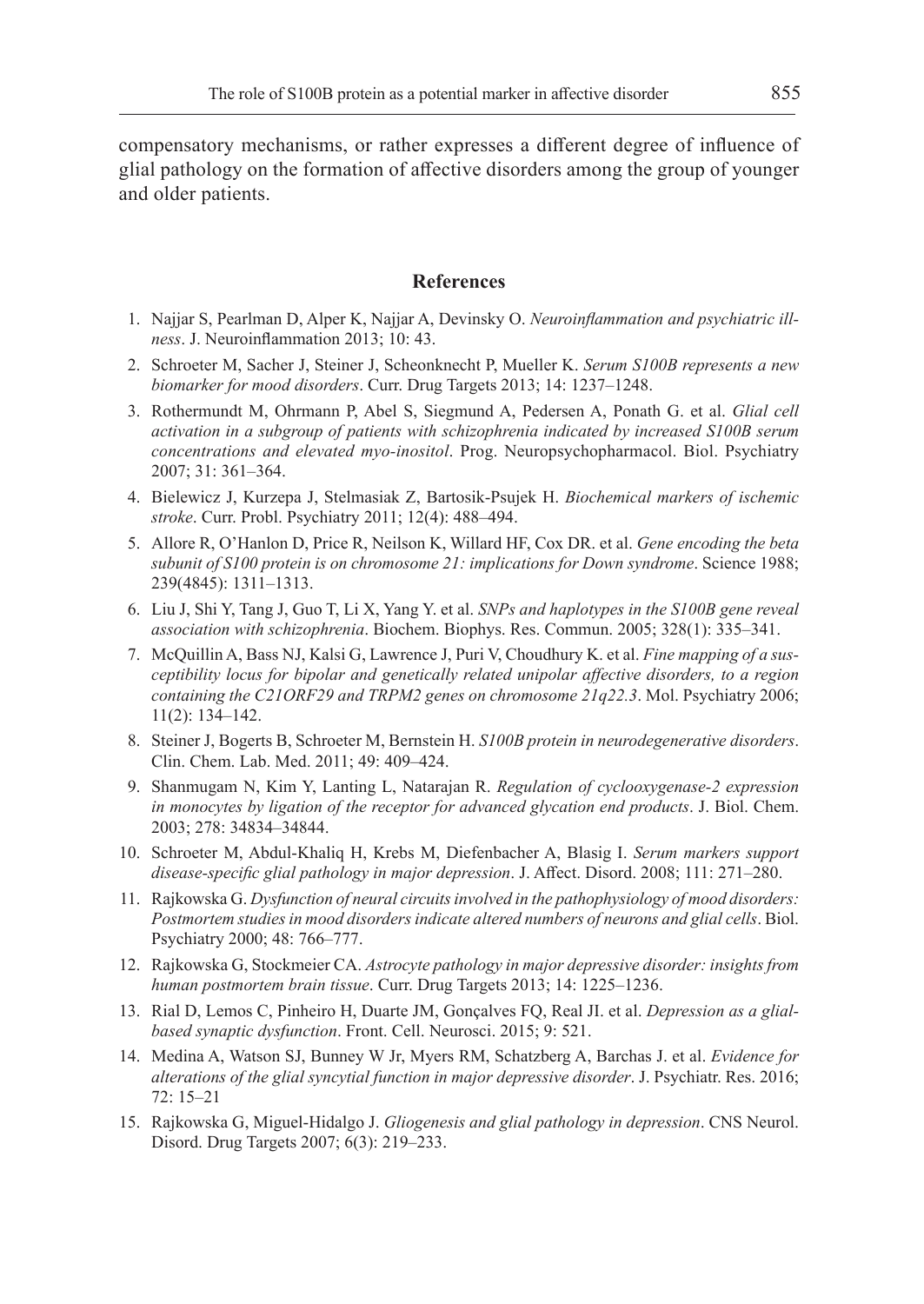- 16. Manji HK, Moore GJ, Rajkowska G, Chen G. *Neuroplasticity and cellular resilience in mood disorders*. Mol. Psychiatry 2000; 5: 578–593.
- 17. Cotter D, Pariante C, Everall I. *Glial cell abnormalities in major psychiatric disorders: The evidence and implications*. Brain Res. Bull. 2001; 55: 585–595.
- 18. Banasr M, Duman R. *Glial loss in the prefrontal cortex is sufficient to induce depressive-like behaviors*. Biol. Psychiatry 2008; 64: 863–870.
- 19. Czéh B, Simon M, Schmelting B, Hiemke C, Fuchs E. *Astroglial plasticity in the hippocampus is affected by chronic psychosocial stress and concomitant fluoxetine treatment*. Neuropsychopharmacology 2006; 31: 1616–1626.
- 20. Polyakova M, Sander C, Arelin K, Lampe L, Luck T, Luppa M. et al. *First evidence for glial pathology in late life minor depression: S100B is increased in males with minor depression*. Front. Cell. Neurosci. 2015; 9: 406.
- 21. Khundakar A, Thomas A. *Morphometric changes in early and late-life major depressive disorder: evidence from postmortem studies*. Int. Psychogeriatr. 2009; 21: 844–854.
- 22. Schroeter M, Steiner J, Mueller K. *Glial pathology is modified by age in mood disorders systematic meta-analysis of serum S100B in vivo studies*. J. Affect. Disord. 2011; 134: 32–38.
- 23. Schroeter M. *Further evidence for a role of S100B in mood disorders: A human gene expression mega-analysis*. J. Psychiatr. Res. 2014; 53: 84–86.
- 24. Roche S, Cassidy F, Zhao C, Badger J, Claffey E, Mooney L. et al. *Candidate gene analysis of 21q22: support for the S100B as a susceptibility gene for bipolar affective disorder with psychosis*. Am. J. Med. Genet. B Neuropsychiatr. Genet. 2007; 144B: 1094–1096.
- 25. Yang K, Xie GR, Hu YQ, Mao FQ, Su LY. *Association study of astrocyte-derived protein S100B gene polymorphisms with major depressive disorder in Chinese people*. Can. J. Psychiatry 2009; 54(5): 312–319.
- 26. Schroeter M, Steiner J. *Elevated serum levels of the glial marker protein S100B are not specific for schizophrenia or mood disorders*. Mol. Psychiatry 2009; 14: 235–237.
- 27. Marchi N, Cavaglia M, Fazio V, Bhudia S, Hallene K, Janigro D. *Peripheral markers of bloodbrain barrier damage*. Clin. Chim. Acta 2004; 342: 1–12.
- 28. Kanner A, Marchi N, Fazio V. *Serum S100 A noninvasive marker of blood-brain barrier function and brain lesions*. Cancer 2003; 97: 2806–2813.
- 29. Schmidt FM, Mergl R, Stach B, Jahn I, Schönknecht P. *Elevated levels of cerebrospinal fluid neuron-specific enolase (NSE), but not S100B in major depressive disorder*. World J. Biol. Psychiatry 2015; 16(2): 106–113.
- 30. Yang K, Xie GR, Hu YQ, Mao FQ, Su LY. *The effects of gender and numbers of depressive episodes on serum S100B levels in patients with major depression*. J. Neural Transm. 2008; 115(12); 1687–1694.
- 31. Dietrich D, Hauser U, Peters M, Zhang Y, Wiesmann M, Hasselmann M. et al. *Target evaluation processing and serum levels of nerve tissue protein S100B in patients with remitted major depression*. Neurosci. Lett. 2004; 354: 69–73.
- 32. Zhang Y, Rothermundt M, Peters M, Wiesmann M, Hoy L, Arolt V. et al. *S100B serum levels and word memory processing in remitted major depression as reflected by brain potentials*. Neuropsychobiology 2009; 59(3): 172–177.
- 33. Buschert J, Hohoff C, Touma C, Palme R, Rothermundt M, Arolt V. et al. *S100B overexpression increases behavioral and neural plasticity in response to the social environment during adolescence*. J. Psychiatr. Res. 2013; 47(11): 1791–1799.